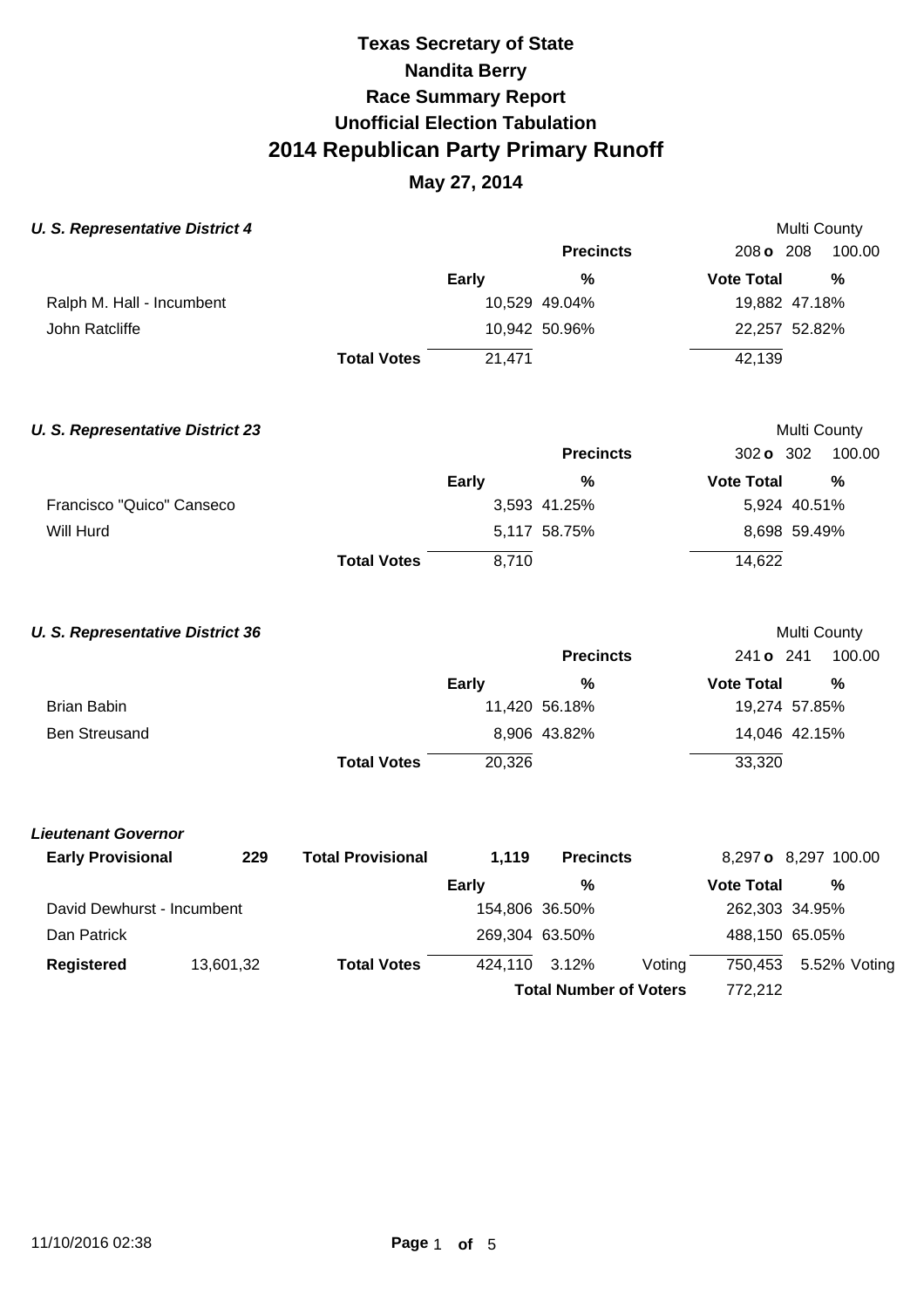| <b>Attorney General</b>                       |           |                          |                |                               |        |                   |                      |
|-----------------------------------------------|-----------|--------------------------|----------------|-------------------------------|--------|-------------------|----------------------|
| <b>Early Provisional</b>                      | 229       | <b>Total Provisional</b> | 1,119          | <b>Precincts</b>              |        |                   | 8,297 o 8,297 100.00 |
|                                               |           |                          | <b>Early</b>   | %                             |        | <b>Vote Total</b> | $\frac{0}{0}$        |
| Dan Branch                                    |           |                          |                | 153,064 36.90%                |        | 266,786 36.38%    |                      |
| Ken Paxton                                    |           |                          |                | 261,718 63.10%                |        | 466,502 63.62%    |                      |
| <b>Registered</b>                             | 13,601,32 | <b>Total Votes</b>       | 414,782        | 3.05%                         | Voting | 733,288           | 5.39% Voting         |
|                                               |           |                          |                | <b>Total Number of Voters</b> |        | 772,212           |                      |
| <b>Commissioner of Agriculture</b>            |           |                          |                |                               |        |                   |                      |
| <b>Early Provisional</b>                      | 229       | <b>Total Provisional</b> | 1,119          | <b>Precincts</b>              |        |                   | 8,297 o 8,297 100.00 |
|                                               |           |                          | <b>Early</b>   | %                             |        | <b>Vote Total</b> | $\frac{0}{0}$        |
| <b>Tommy Merritt</b>                          |           |                          |                | 176,851 45.17%                |        | 320,645 46.91%    |                      |
| Sid Miller                                    |           |                          | 214,649 54.83% |                               |        | 362,882 53.09%    |                      |
| <b>Registered</b>                             | 13,601,32 | <b>Total Votes</b>       | 391,500        | 2.88%                         | Voting | 683,527           | 5.03% Voting         |
|                                               |           |                          |                | <b>Total Number of Voters</b> |        | 772,212           |                      |
| <b>Railroad Commissioner</b>                  |           |                          |                |                               |        |                   |                      |
| <b>Early Provisional</b>                      | 229       | <b>Total Provisional</b> | 1,119          | <b>Precincts</b>              |        |                   | 8,297 o 8,297 100.00 |
|                                               |           |                          | <b>Early</b>   | $\frac{0}{0}$                 |        | <b>Vote Total</b> | $\frac{0}{0}$        |
| Wayne Christian                               |           |                          |                | 158,147 39.80%                |        | 297,875 42.75%    |                      |
| <b>Ryan Sitton</b>                            |           |                          | 239,251 60.20% |                               |        | 398,946 57.25%    |                      |
| <b>Registered</b>                             | 13,601,32 | <b>Total Votes</b>       | 397,398        | 2.92%                         | Voting | 696,821           | 5.12% Voting         |
|                                               |           |                          |                | <b>Total Number of Voters</b> |        | 772,212           |                      |
| Member, State Board of Education, District 11 |           |                          |                |                               |        |                   | Multi County         |

|                                  |                    |        | <b>Precincts</b> | 594 <b>o</b> 594  | 100.00        |
|----------------------------------|--------------------|--------|------------------|-------------------|---------------|
|                                  |                    | Early  | %                | <b>Vote Total</b> | $\%$          |
| Patricia "Pat" Hardy - Incumbent |                    |        | 17,680 56.53%    |                   | 32,970 58.69% |
| Eric Mahroum                     |                    |        | 13,596 43.47%    |                   | 23,210 41.31% |
|                                  | <b>Total Votes</b> | 31,276 |                  | 56,180            |               |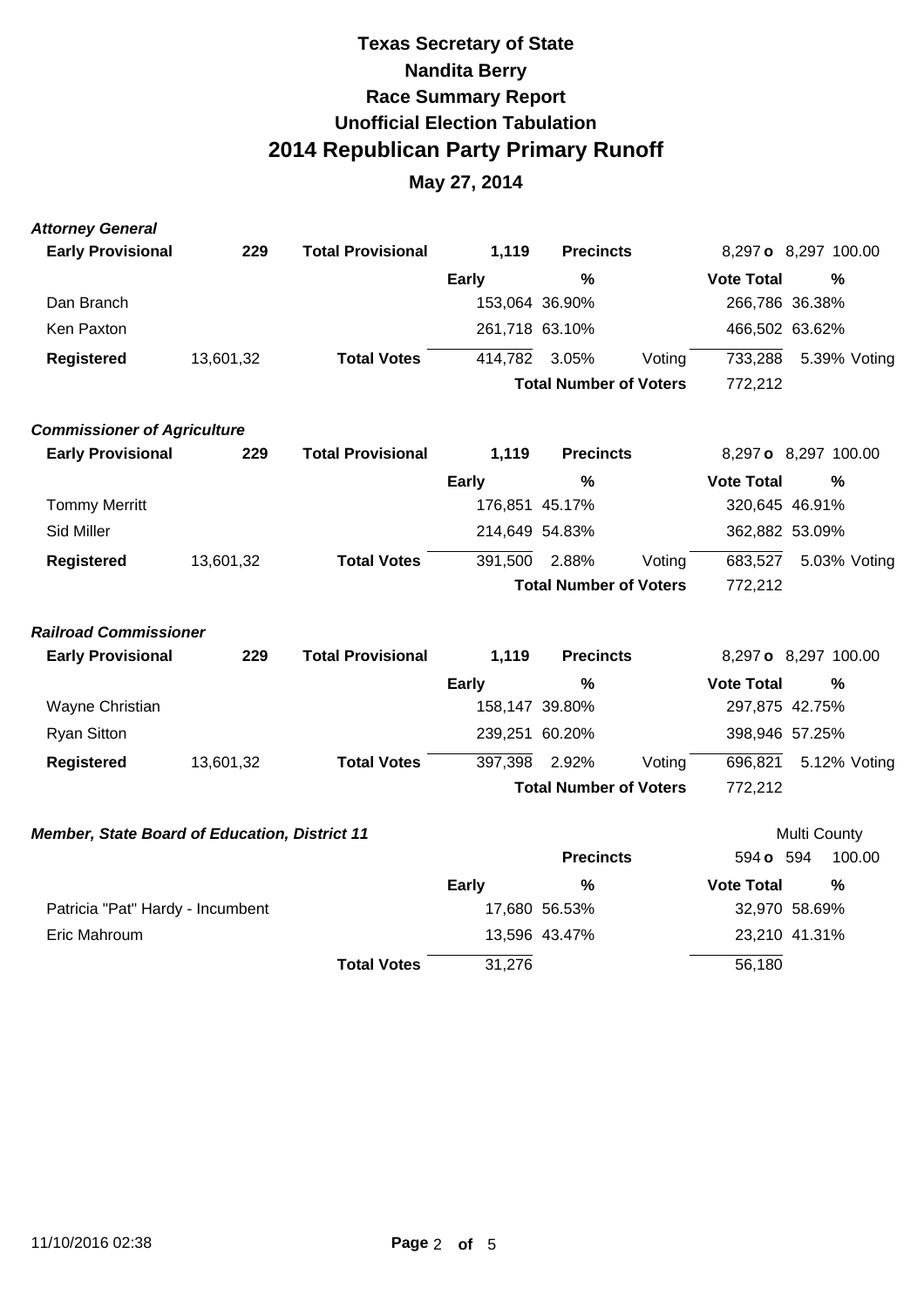### **May 27, 2014**

| <b>State Senator, District 2</b>        |                    |              |                  | Multi County      |               |
|-----------------------------------------|--------------------|--------------|------------------|-------------------|---------------|
|                                         |                    |              | <b>Precincts</b> | 234 o 234         | 100.00        |
|                                         |                    | <b>Early</b> | $\frac{0}{0}$    | <b>Vote Total</b> | $\frac{0}{0}$ |
| <b>Bob Deuell - Incumbent</b>           |                    |              | 9,504 50.16%     | 17,930 49.59%     |               |
| <b>Bob Hall</b>                         |                    |              | 9,442 49.84%     | 18,230 50.41%     |               |
|                                         | <b>Total Votes</b> | 18,946       |                  | 36,160            |               |
| <b>State Senator, District 10</b>       |                    |              |                  |                   | Single County |
|                                         |                    |              | <b>Precincts</b> | 357 o 357         | 100.00        |
|                                         |                    | <b>Early</b> | %                | <b>Vote Total</b> | $\frac{0}{0}$ |
| Konni Burton                            |                    |              | 9,812 61.14%     | 17,435 60.22%     |               |
| Mark M. Shelton                         |                    |              | 6,237 38.86%     | 11,515 39.78%     |               |
|                                         | <b>Total Votes</b> | 16,049       |                  | 28,950            |               |
| <b>State Representative District 10</b> |                    |              |                  | Multi County      |               |
|                                         |                    |              | <b>Precincts</b> | 40 <b>o</b> 40    | 100.00        |
|                                         |                    | <b>Early</b> | %                | <b>Vote Total</b> | %             |
| T.J. Fabby                              |                    |              | 2,827 44.97%     | 5,357 47.10%      |               |
| John Wray                               |                    |              | 3,459 55.03%     | 6,017 52.90%      |               |
|                                         | <b>Total Votes</b> | 6,286        |                  | 11,374            |               |
| <b>State Representative District 16</b> |                    |              |                  |                   | Single County |
|                                         |                    |              | <b>Precincts</b> | 37 o 37           | 100.00        |
|                                         |                    | <b>Early</b> | $\frac{0}{0}$    | <b>Vote Total</b> | $\frac{0}{0}$ |
| <b>Will Metcalf</b>                     |                    |              | 5,691 64.23%     | 8,909 62.08%      |               |
| <b>Ted Seago</b>                        |                    |              | 3,169 35.77%     | 5,441 37.92%      |               |
|                                         | <b>Total Votes</b> | 8,860        |                  | 14,350            |               |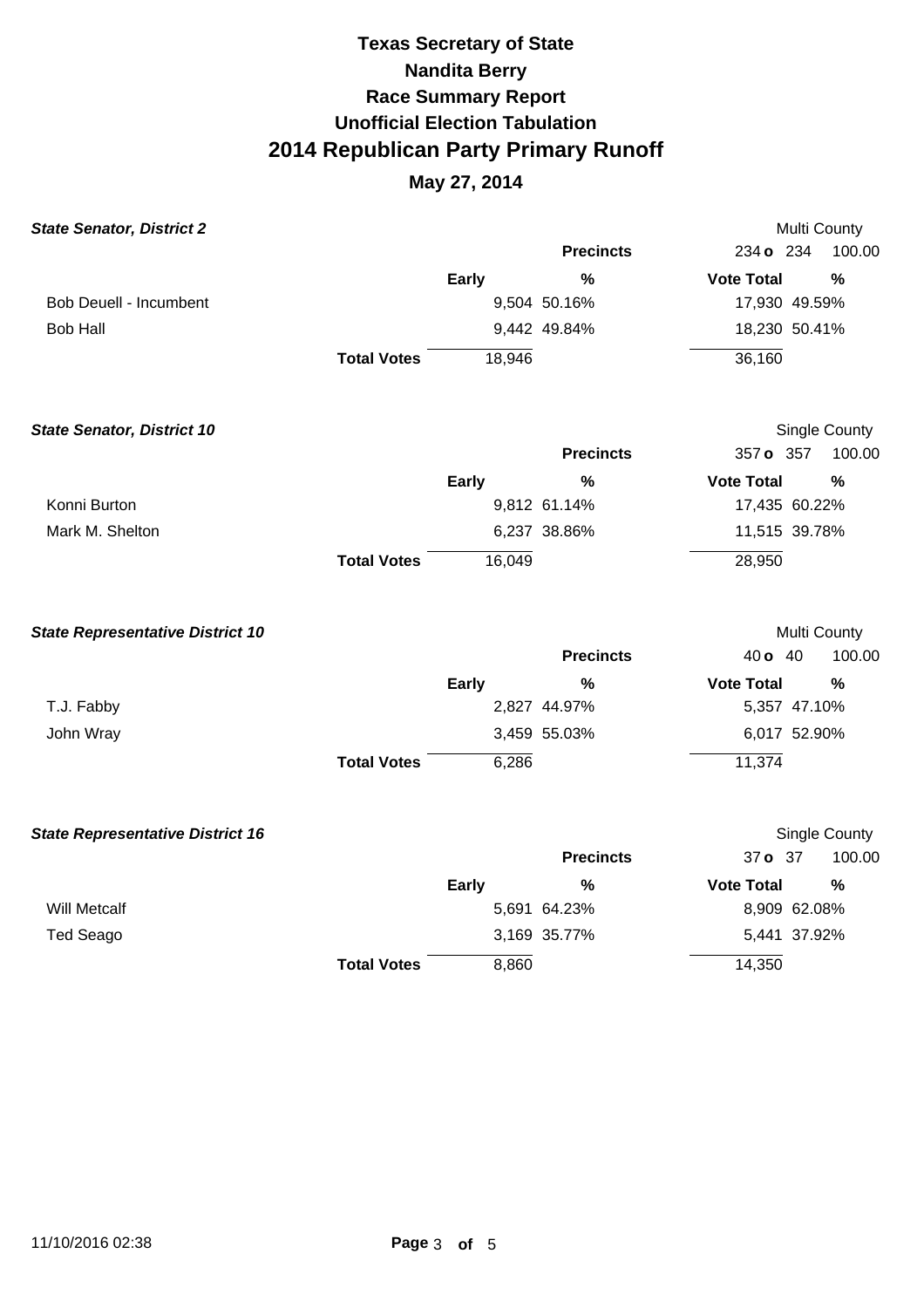### **May 27, 2014**

| <b>State Representative District 53</b>  |                    |              |                  | Multi County      |                      |
|------------------------------------------|--------------------|--------------|------------------|-------------------|----------------------|
|                                          |                    |              | <b>Precincts</b> | 90 <b>o</b> 90    | 100.00               |
|                                          |                    | Early        | $\frac{0}{0}$    | <b>Vote Total</b> | %                    |
| Rob Henneke                              |                    |              | 4,177 39.44%     | 6,118 38.71%      |                      |
| Andrew S. Murr                           |                    |              | 6,413 60.56%     | 9,686 61.29%      |                      |
|                                          | <b>Total Votes</b> | 10,590       |                  | 15,804            |                      |
| <b>State Representative District 58</b>  |                    |              |                  | Multi County      |                      |
|                                          |                    |              | <b>Precincts</b> | 42 o 42           | 100.00               |
|                                          |                    | Early        | $\frac{0}{0}$    | <b>Vote Total</b> | %                    |
| DeWayne Burns                            |                    |              | 2,807 54.67%     | 5,141 53.43%      |                      |
| Philip Eby                               |                    |              | 2,327 45.33%     | 4,481 46.57%      |                      |
|                                          | <b>Total Votes</b> | 5,134        |                  | 9,622             |                      |
| <b>State Representative District 66</b>  |                    |              |                  |                   | <b>Single County</b> |
|                                          |                    |              | <b>Precincts</b> | 41 o 41           | 100.00               |
|                                          |                    | <b>Early</b> | $\%$             | <b>Vote Total</b> | $\frac{0}{0}$        |
| <b>Glenn Callison</b>                    |                    |              | 2,681 45.85%     | 3,880 45.70%      |                      |
| Matt Shaheen                             |                    |              | 3,166 54.15%     | 4,610 54.30%      |                      |
|                                          | <b>Total Votes</b> | 5,847        |                  | 8,490             |                      |
| <b>State Representative District 102</b> |                    |              |                  |                   | Single County        |
|                                          |                    |              | <b>Precincts</b> | 46 <b>o</b> 46    | 100.00               |
|                                          |                    | <b>Early</b> | %                | <b>Vote Total</b> | $\frac{0}{0}$        |
| Stefani Carter - Incumbent               |                    |              | 1,907 39.49%     | 3,405 40.17%      |                      |
| Linda Koop                               |                    |              | 2,922 60.51%     | 5,072 59.83%      |                      |
|                                          | <b>Total Votes</b> | 4,829        |                  | 8,477             |                      |